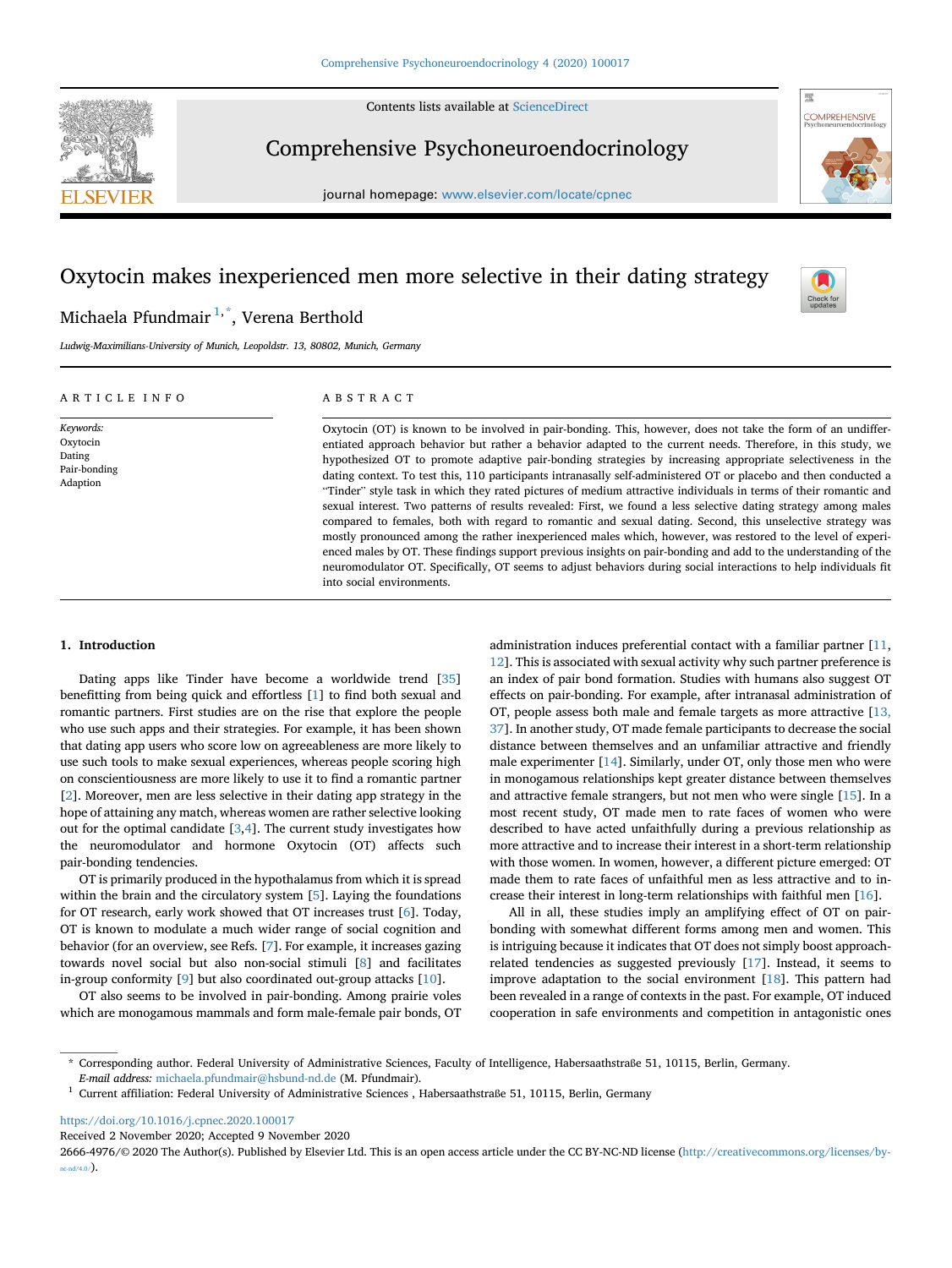[[19\]](#page-4-19).) OT might even work allostatic by adjusting the individual to changes in the environment to better suit current needs [[20\]](#page-4-20). Transferring this reasoning to dating behavior, it appears plausible that OT does not undifferentiatedly increase (romantic and sexual) interest but rather promotes an adaptive strategy to find a suitable partner. Thus, in the current study, we suggested OT to promote appropriate selectiveness in the dating context. Since appropriateness is dependent on person and context, we aimed to explore the moderating impact of two variables in this relationship: gender and level of experience.

Previous studies have revealed that men and women behave somewhat differently in pair-bonding. Women are more selective in their dating behavior per se [\[3,](#page-4-3)[4](#page-4-4)]. This seems consistent with evolutionary approaches according to which intersexual choice (i.e., the discriminative choice of mating partners) is largely based on females choosing mating partners. In other words, females are the more-choosy sex [\[21](#page-4-21)]. This might be explained by females (in contrast to males) being commonly less ready for reproductive opportunities because these mean a prolonged burden for them [\[22](#page-4-22)]; but see Refs. [\[23](#page-4-23)[,24](#page-4-24)]. Against this background, a ceiling effect in selectiveness for women (impeding an OT effect) is likely. The generally lower selectiveness of men in the dating context, on the other hand, might be impacted by OT.

Promoting an appropriate form of selectiveness might be particularly adaptive for the inexperienced (men). Experienced and inexperienced individuals vary in their expectations in romantic and sexual relationships and corresponding behaviors [[25,36](#page-4-25)]. Due to fear of failure, inexperienced individuals are especially non-selective in their dating strategy. This, however, is not adaptive to find a suitable partner, particularly in more demanding courtships in which males must discriminate between those to be courted and those to be ignored [[21](#page-4-21)]. Since OT promotes a more adaptive pair-bonding strategy, we hypothesized OT to increase selectivity particularly among the inexperienced men.

To test the hypothesized effect, participants intranasally selfadministered OT or placebo and then conducted a "Tinder" style task in which they were presented pictures of medium attractive individuals and asked for their romantic and sexual interest.

# 2. Method

# 2.1. Participants

We conducted an a-priori power analysis to test the adequacy of our sample size to detect an interaction with seven predictors in a linear multiple regression analysis using G\*Power [\[26](#page-4-26)]. We specified an alpha level of 0.05, a 1- $\beta$  error probability of .80, and an effect size  $\mathit{f}^{2}$  of 0.08 for an estimated small to medium effect. The results of the analysis suggested a total recommended sample size of 101.

A total of 110 volunteers (mean age  $= 22.36$  years,  $SD = 3.64$ ; 63 female, 47 male; romantic interest:  $N_{\text{males}} = 43$  and  $N_{\text{females}} = 56$  heterosexual,  $N_{\text{males}} = 1$  and  $N_{\text{females}} = 2$  homosexual,  $N_{\text{males}} = 3$  and  $N_{\text{fe}}$ . males = 5 bisexual; sexual interest:  $N_{\text{males}} = 44$  and  $N_{\text{females}} = 52$ heterosexual,  $N_{\text{males}} = 1$  and  $N_{\text{females}} = 1$  homosexual,  $N_{\text{males}} = 2$  and  $N_{\text{females}} = 10$  bisexual) participated in this study. Exclusion criteria were significant medical or psychiatric illness, medication, smoking more than five cigarettes per day, drug or alcohol abuse, hypersensitivity to preservatives in the OT spray, and (for female participants) pregnancy. Moreover, only participants who defined their relationship status as being single (not in a permanent and binding relationship) were allowed to take part to avoid confounding effects with the latter (as investigated in Ref. [[15\]](#page-4-15). Participants were instructed to refrain from smoking or drinking (except for water) for 2 h before arrival. The experiment was approved by the local ethics committee.

# 2.2. Design

assignment to the former; level of experience served as continuous moderator variable.

## 2.3. Procedure and materials

After written informed consent was obtained, participants selfadministered either 24 I.U. (three puffs per nostril) of OT (Syntocinon Spray, Defiante;  $N = 53$ ) or a placebo (sodium chloride solution;  $N = 57$ ) under experimenter supervision. (Each experimental session was supervised by one of five female experimenters of approximately the same age as the participants.) Participants were uninformed about the content of the spray; they were only told that they would receive a hormone or placebo in low dosage. To ensure a nose-to-brain transport, we implemented a latency of 45 min in which all participants watched a movie about the universe (we chose this movie to prevent them from having any kind of social interaction that might had interfered with the study design). Notably, we used the standard dose and time frame which is known to be most effective [\[27](#page-4-27)].

After that, the "Tinder" task was started in which participants indicated their romantic and sexual interest. To check for group differences in mood, participants then responded to a measure of affect. Subsequently, they completed items to measure their level of experience. To check for potential confounds, female participants were asked about hormonal contraceptive use and ovarian cycle stage at the end of the survey. Then, all participants were debriefed.

#### 2.3.1. Romantic and sexual interest

In the framework of the "Tinder" task, participants indicated their romantic and sexual interest in a first step. Therefore, they were asked in which gender they are primarily interested in (opposite gender:  $N_{\text{males}} =$ 45 and  $N_{\text{females}} = 61$ ; same gender:  $N_{\text{males}} = 2$  and  $N_{\text{females}} = 2$ ; notably, we avoided the terms hetero-, homo- and bisexual at this point since this item was to determine whether pictures of men or women were shown subsequently). Depending on their answer, they were then shown pictures of either 40 female or 40 male medium attractive faces. On 20 pictures, participants indicated their romantic interest. This involved three items to be answered on a  $1 = not$  at all to  $6 = very$  much response scale ("I would like to take up contact with this person to get to know her/him romantically", "I would like to arrange a romantic date with this person", "I would like to meet this person on a romantic date";  $\alpha = 0.95$ ). On the other 20 pictures, participants indicated their sexual interest. Therefore, they responded to the same three items as before; however, the word "romantic" was replaced with the word "sexual" ( $\alpha = 0.97$ ). Which of the 40 pictures were shown for the romantic and sexual category was randomized across participants, as well as the order in which they were shown.

The stimulus materials for the "Tinder" task was created as follows: A total of 271 pictures of friendly-looking faces was pretested for their level of attractivity. These pictures were obtained from a social media platform to appear as naturally as possible. Thirty-one participants indicated how attractive they experienced each of the depicted persons on a  $1 = not$  at all to  $8 =$  very much response scale. Those 80 pictures which ranged most closely around the mean were chosen for the OT study (male:  $M = 2.91$ ,  $SD = 0.90$ ,  $Min = 1.33$ ,  $Max = 5.40$ ; female:  $M = 3.63$ ,  $SD = 0.90$ ,  $Min =$ 1.81,  $Max = 5.63$ ).

#### 2.3.2. Experience index

Participants were asked how many partner relationships ( $M = 1.48$ ,  $SD = 1.38$ ) and how many sexual partners ( $M = 5.92$ ,  $SD = 1.38$ ) they had in their lives, out of which we created an experience index by multiplying both numbers.

# 2.3.3. Control variables

Participants completed the 10 positive ( $\alpha = 0.85$ ) and 10 negative affect items of the PANAS ( $\alpha = 0.79$  [\[28](#page-4-28)] on 1 = not at all to 5 = very much response scales. Moreover, female participants were asked about

The study followed a 2 (substance: OT vs. placebo)  $\times$  2 (gender: male vs. female) between-subjects design with random and double-blind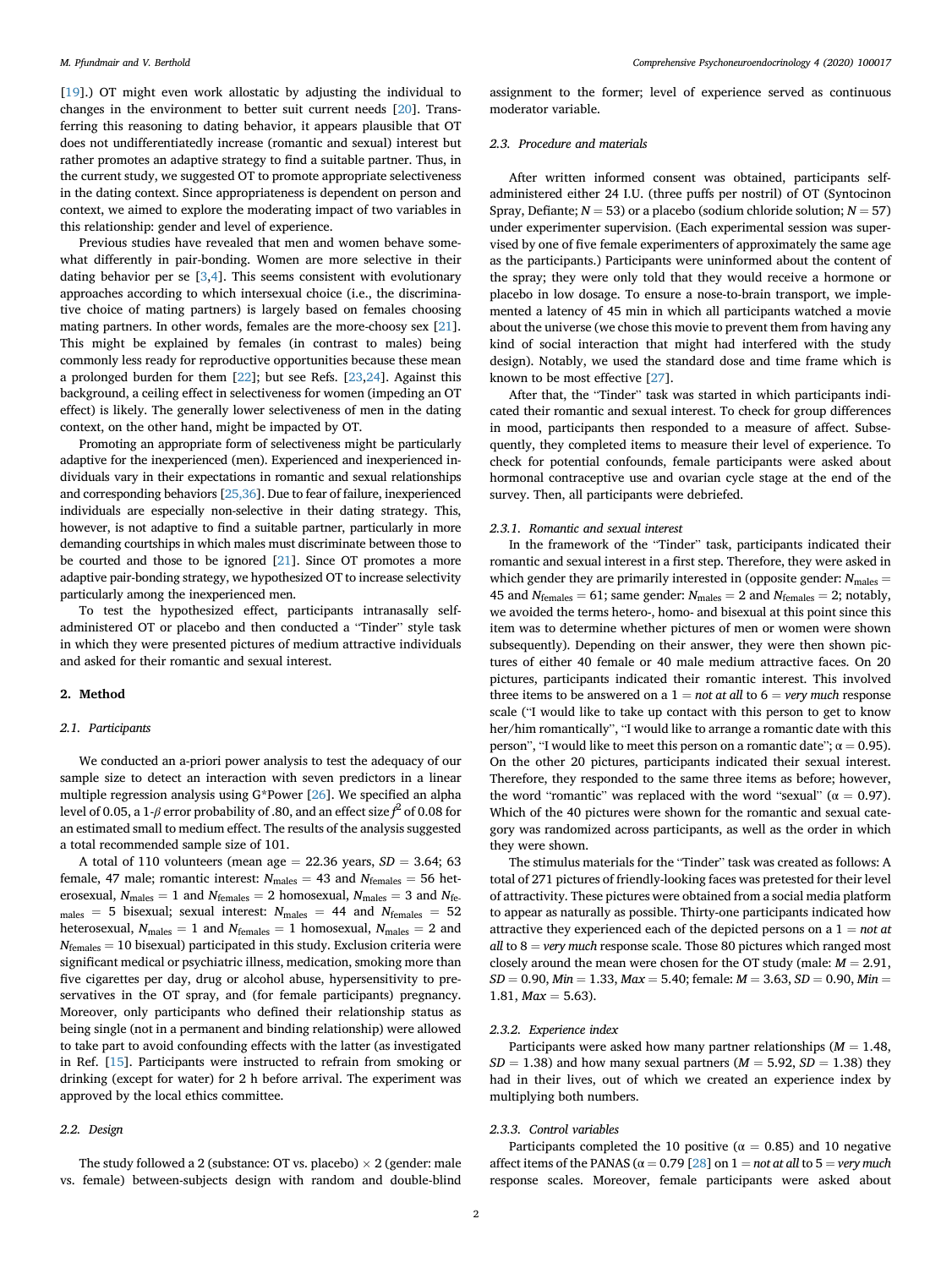hormonal contraceptive use ( $N = 41$  no contraceptive use,  $N = 22$  contraceptive use) and, if no, ovarian cycle stage (mean day of cycle  $= 13.85$ ,  $SD = 8.23$ ).

## 2.4. Statistical analyses

To investigate whether OT (vs. placebo) affected the dating strategy of male (vs. female) participants low (vs. high) in experience, we conducted moderated multiple regressions and plotted the interaction at 1 SD above/below the mean by using the Process tool [[29\]](#page-4-29). In these simple slope tests, a variation of the original multiple regression analysis is repeated two additional times. In doing so, all data is analyzed and it is possible to capitalize on the power of the entire sample size (but weight some observations more heavily in one simple slopes test and the other observations more heavily in the other simple slopes test). We entered substance (coded as  $+1 =$  OT and  $-1 =$  placebo), gender (coded as  $+1 =$ female and  $-1$  = male) and the experience index (standardized) as independent variables; romantic and sexual interest served as dependent variables.

To check for differences in mood, t-tests for independent samples were conducted on the affect variables. Moreover, to check for potential confounds in the form of female hormonal variations, we re-performed the regression analyses adding hormonal contraceptive use and ovarian cycle stage as covariates.

### 3. Results

See [Table 1](#page-2-0) for descriptive statistics.

#### 3.1. Romantic dating

For romantic dating, the regression model revealed a significant main effect of gender,  $b = -0.20$ ,  $SE = 0.07$ ,  $t (102) = -2.85$ ,  $p = .01$ , 95%CI  $=$  [-0.34, -0.06], indicating more romantic interest among men than women. Notably, this effect was qualified by a significant three-way interaction,  $b = -0.22$ ,  $SE = 0.09$ ,  $t (102) = -2.45$ ,  $p = .02$  95%CI = [-0.39, -0.04],  $R^2$  increase due to interaction = 0.05. The model showed no other effects,  $ps > .14$ .

To probe the interaction effect, we analyzed the conditional effect of substance  $\times$  sexual experience at different values of the factor gender. In female participants, OT (vs. placebo) did not affect romantic interest, either among the rather inexperienced (i.e., 1 standard deviation below the mean),  $b = 0.11$ ,  $SE = 0.10$ ,  $t (102) = 1.07$ ,  $p = .29$ ,  $95\%CI = [-0.09,$ 0.31], or among the rather experienced (i.e., 1 standard deviation above the mean),  $b = -0.12$ ,  $SE = 0.12$ ,  $t (102) = -1.05$ ,  $p = .30$ , 95%CI = [-0.36, 0.11]. Also, rather inexperienced and rather experienced women did not differ in their romantic interest, either under placebo,  $b = -0.10$ ,  $SE = 0.12$ ,  $t(102) = 0.81$ ,  $p = .42$ , 95%CI = [-0.14, 0.33], or under OT, b  $= -0.39$ ,  $SE = 0.23$ ,  $t(102) = -1.71$ ,  $p = .09$ ,  $95\%CI = [-0.84, 0.06]$ . However, among male participants, OT (vs. placebo) decreased the indicated romantic interest among the rather inexperienced,  $b = -0.29$ ,  $SE = 0.12$ ,  $t (102) = -2.30$ ,  $p = .02$ , 95%CI = [-0.53, -0.04], whereas it did not among the rather experienced,  $b = -0.11$ ,  $SE = 0.11$ ,  $t(102) =$ 

<span id="page-2-0"></span>Table 1

Means and standard deviations split for substance and gender (left side) as well as correlations (right side) for the main study variables.

|                         | OT                   |                        | Placebo              |                        | r        |
|-------------------------|----------------------|------------------------|----------------------|------------------------|----------|
|                         | Male $(n)$<br>$= 23$ | Female $(n)$<br>$= 30$ | Male $(n)$<br>$= 24$ | Female $(n)$<br>$= 33$ | 1        |
| 1. Romantic<br>interest | 2.84<br>(0.68)       | 2.69(0.61)             | 3.15<br>(0.94)       | 2.65(0.67)             | -        |
| 2. Sexual<br>interest   | 2.92<br>(0.74)       | 2.05(0.63)             | 3.11<br>(0.95)       | 2.13(0.55)             | $.69***$ |

Note. \*\*\* $p < .001$ .

 $-0.94$ ,  $p = .35$ ,  $95\%CI = [-0.33, 0.12]$ . More specifically, under placebo, the rather inexperienced men indicated more romantic interest than the rather experienced men,  $b = -0.23$ ,  $SE = 0.10$ ,  $t (102) = -2.28$ ,  $p = .02$ , 95%CI =  $[-0.43, -0.03]$ , whereas OT eliminated this difference,  $b =$  $0.15, SE = 0.22, t(102) = 0.68, p = .50, 95\%$ CI = [-0.29, 0.59], see [Fig. 1.](#page-3-0)

#### 3.2. Sexual dating

For sexual dating, the regression model revealed a significant main effect of gender,  $b = -0.49$ ,  $SE = 0.07$ ,  $t(102) = -7.23$ ,  $p < .001$ , 95%CI  $=$  [-0.63, -0.36], indicating more sexual interest among men than women, analogous to romantic interest. Moreover, a significant threeway interaction effect emerged,  $b = -0.27$ ,  $SE = 0.09$ , t (102) =  $-3.12$ ,  $p = .002$ , 95%CI = [-0.44, -0.10],  $R^2$  increase due to interaction  $= 0.06$ . The model showed no other effect,  $ps \geq .13$ .

To probe the interaction effect, we analyzed the conditional effect of substance  $\times$  sexual experience at different values of the factor gender. In female participants, OT (vs. placebo) did not affect sexual interest, either among the rather inexperienced (i.e., 1 standard deviation below the mean),  $b = 0.04$ ,  $SE = 0.10$ ,  $t (102) = 0.41$ ,  $p = .69$ ,  $95\%CI = [-0.15,$ 0.23], or among the rather experienced (i.e., 1 standard deviation above the mean),  $b = -0.17$ ,  $SE = 0.11$ ,  $t (102) = -1.51$ ,  $p = .13$ , 95%CI = [-0.40, 0.05]. Rather inexperienced and rather experienced women did not differ in their sexual interest, either under placebo,  $b = 0.16$ ,  $SE =$ 0.12, t (102) = 1.37, p = .17, 95%CI = [-0.07, 0.39], or under OT, b =  $-0.29$ ,  $SE = 0.22$ ,  $t (102) = -1.30$ ,  $p = .20$ ,  $95\%CI = [-0.72, 0.15]$ . However, among male participants, OT (vs. placebo) decreased the indicated sexual interest among the rather inexperienced,  $b = -0.29$ , SE  $= 0.12, t (102) = -2.43, p = .02, 95\% CI = [-0.53, -0.05],$  whereas it did not among the rather experienced,  $b = 0.003$ ,  $SE = 0.11$ ,  $t(102) = 0.02$ , p.  $= .98, 95\%CI = [-0.22, 0.22]$ . More specifically, under placebo, the rather inexperienced men indicated more sexual interest than the rather experienced men,  $b = -0.22$ ,  $SE = 0.10$ ,  $t(102) = -2.27$ ,  $p = .03$ , 95%CI  $=[-0.41, -0.03]$ , whereas OT eliminated this difference,  $b = 0.41$ , SE = 0.22,  $t(102) = 1.89$ ,  $p = .06$ ,  $95\%CI = [-0.02, 0.83]$ , see [Fig. 2.](#page-3-1)

# 3.3. Control variables

The effect of OT was not simply based on a changed affective state. Participants under OT ( $M = 2.80$ ,  $SD = 0.68$ ) and placebo ( $M = 2.78$ ,  $SD = 0.68$ ) 0.64) did not differ in their positive affect,  $t(108) = 0.17$ ,  $p = .87$ ,  $d =$ 0.03, 95%CI =  $[-0.34, 0.41]$ . Similarly, participants under OT ( $M = 1.38$ ,  $SD = 0.43$ ) and placebo ( $M = 1.39$ ,  $SD = 0.43$ ) did not differ in their negative affect,  $t(108) = -0.19$ ,  $p = .85$ ,  $d = 0.04$ , 95%CI = [-0.34, 0.41].

When including hormonal contraceptive use and ovarian cycle stage as covariates in the regression models, the same pattern of results emerged (three-way interaction for romantic interest:  $b = -0.20$ ,  $SE =$ 0.09, t (100) = -2.27, p = .03 95%CI = [-0.38, -0.03],  $R^2$  increase due to interaction = 0.04; three-way interaction for sexual interest:  $b =$  $-0.25$ ,  $SE = 0.09$ ,  $t(100) = -2.89$ ,  $p = .00595\%$ CI  $= [-0.42, -0.08]$ ,  $R^2$ increase due to interaction  $= 0.05$ ).

# 4. Discussion

The current study revealed two insights: First, in our "Tinder" style task, male participants always indicated more interest in their vis-a-vis than female participants, both with regard to romantic and sexual goals. This is consistent with previous research which repeatedly found a less selective dating strategy among men (e.g., Refs. [[3](#page-4-3)[,4\]](#page-4-4). Notably, this difference was particularly obvious with regard to sexual dating which supports findings on males being more likely to engage in casual sex compared to females [\[30](#page-4-30)]. Second, this unselective strategy was mostly pronounced among the rather inexperienced men which, however, was restored to the level of the experienced males by OT. These findings were neither influenced by simple affective states nor by hormonal contraceptive use and ovarian cycle stage.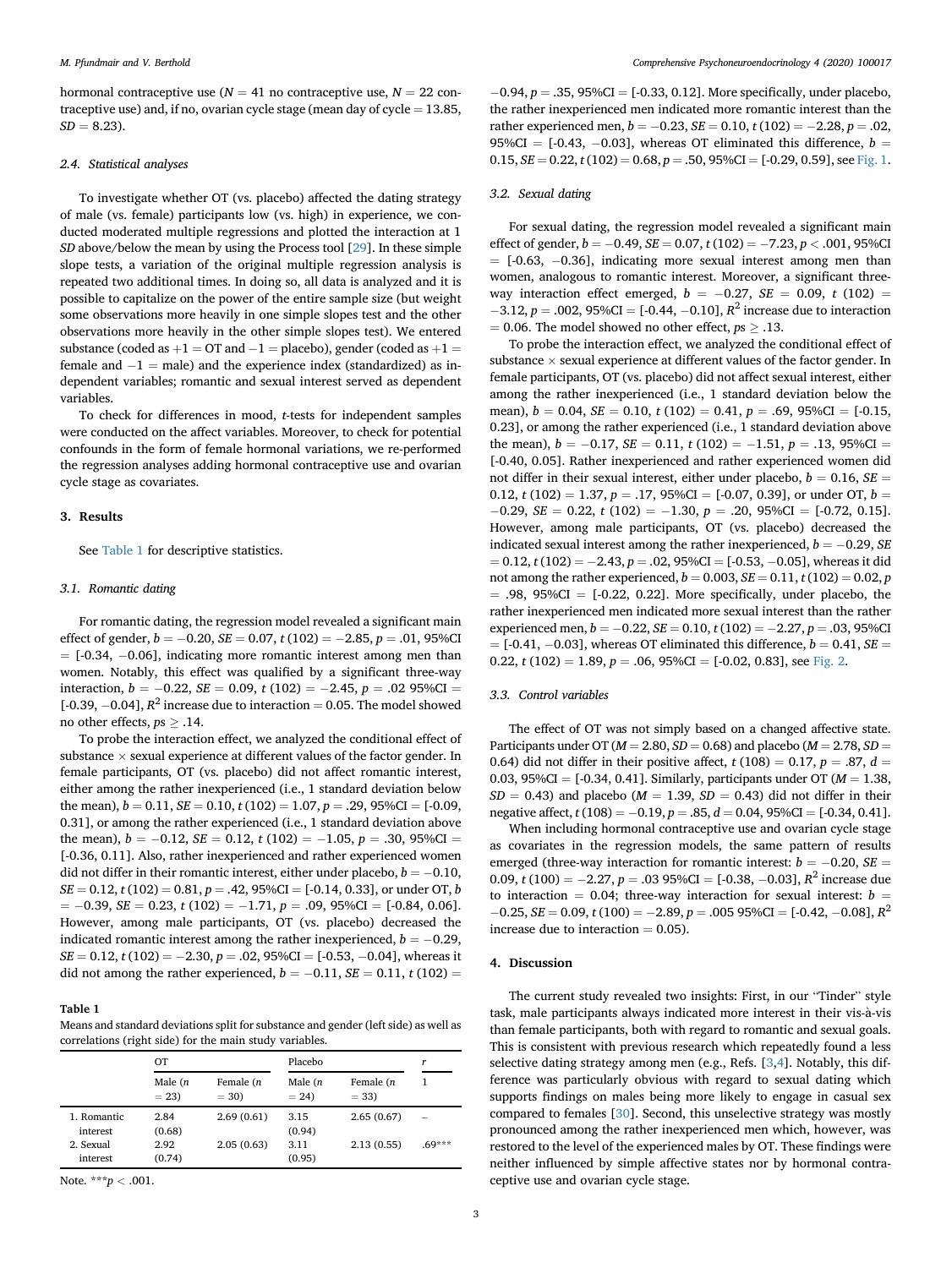<span id="page-3-0"></span>

<span id="page-3-1"></span>Fig. 1. Degree of indicated romantic interest in dependence of substance, gender and level of experience (plotted at 1 SD above/below the mean).



Fig. 2. Degree of indicated sexual interest in dependence of substance, gender and level of experience (plotted at 1 SD above/below the mean).

A certain level of selectiveness among males is adaptive, particularly in more demanding courtships [\[21](#page-4-21)]. Consistently, a relatively non-selective strategy in online dating leads to more frustration as it does not guarantee more matches and makes post-filtering of incompatible matches necessary [\[3,](#page-4-3)[4](#page-4-4)]. Nevertheless, such strategy still seems least risky as no opportunity is passed up. That inexperienced men primarily choose this strategy appears plausible against the background of a possible fear of failure. Adult (sexual) inexperience is not uncommon (e.g., Refs. [\[31](#page-4-31)]. Inexperienced individuals often only had rare experiences with precursors to sexual involvement like kissing or holding hands as adolescents and find it increasingly difficult to "catch up" later [\[32](#page-4-32)]. Therefore, they choose the least risky, though not necessarily most reasonable, strategy. Importantly, under OT, inexperienced men dare to move away from this to a more adaptive dating strategy similar to that of experienced men.

Notably, OT did not affect the dating strategy of women. This might be since women are more selective in their dating behavior per se (see Ref. [\[21](#page-4-21)]. For example, in general, men are more likely to initiate first contact and ask for a date, whereas women are more likely to be waiting for the latter [[33\]](#page-4-33). This is consistent with their typical dating app

behavior: Men are driven to attain any match, while women usually follow a pre-filtering strategy [[3](#page-4-3)[,4\]](#page-4-4). This might have induced a ceiling effect unaffected by OT in the current study.

All in all, this work showed that OT promotes an adaptive pairbonding strategy. This indicates that it is not valid to reduce OT'<sup>s</sup> effectiveness to a pure approach motivation. Instead, it supports frameworks that propose social adaption as OT's fundamental function. According to these, OT modulates emotional responses and adjusts behaviors during social interactions to help individuals fit into social environments [\[18](#page-4-18)]. This might be rooted in its evolutionary origin as a system to promote survival [[20\]](#page-4-20). That OT induced a more beneficial dating strategy in our participants matches this function.

Some limitations of the current study should be considered. First, we designed our "Tinder" style task similar to the famous dating app by presenting only limited information. However, in transferring it to a standardized experimental paradigm, it is still different from the app (e.g., due to its interval-scaled response fields or a lack of opportunity to search for more information). Second, in this study, dating strategy was operationalized by self-reports of romantic and sexual interest in pictures. Naturally, this can only depict dating intentions, not, however, real